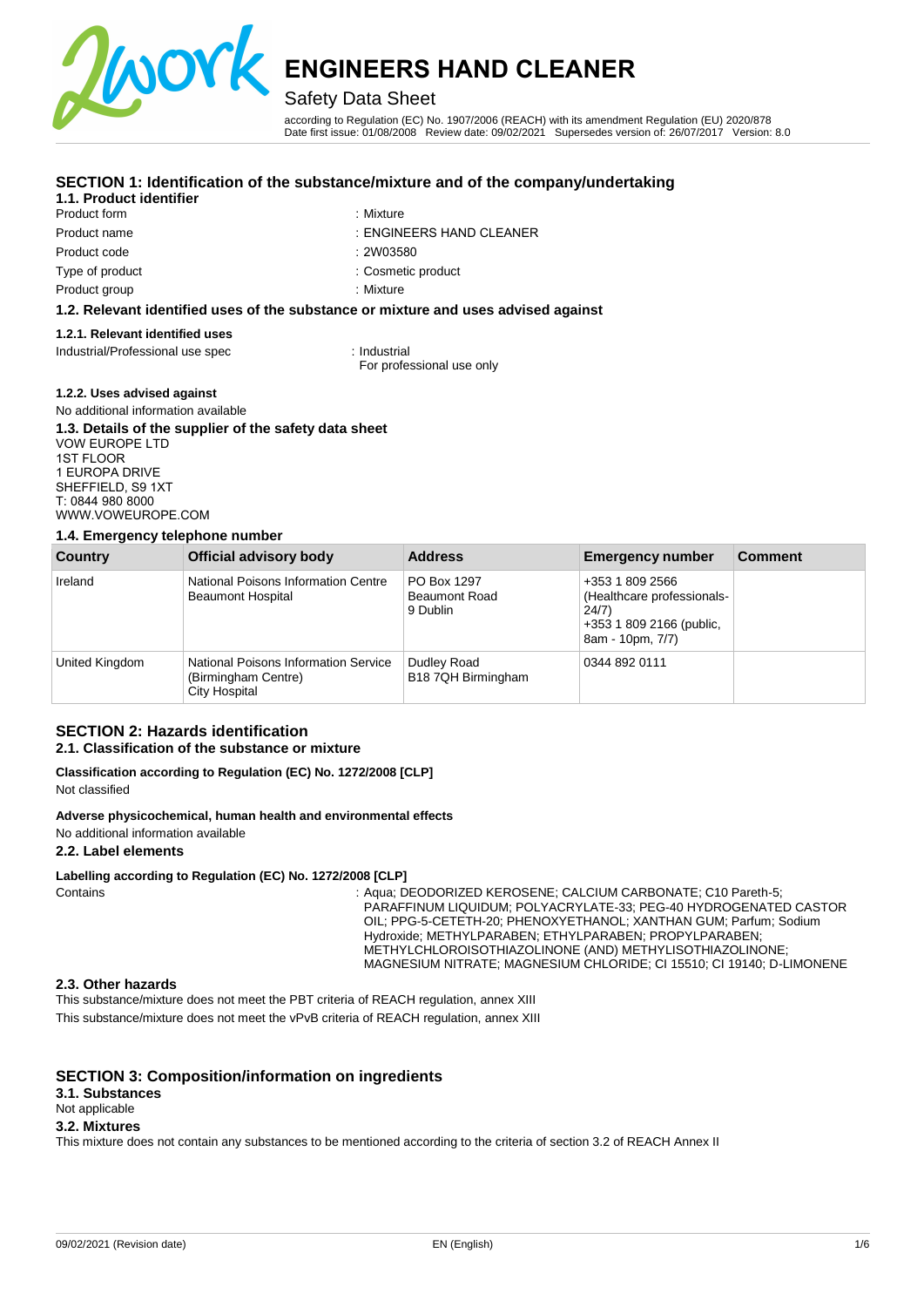## Safety Data Sheet

according to Regulation (EC) No. 1907/2006 (REACH) with its amendment Regulation (EU) 2020/878

## **SECTION 4: First aid measures 4.1. Description of first aid measures**  : Never give anything by mouth to an unconscious person. If you feel unwell, seek medical advice (show the label where possible). Skin contact : and the set of the set of the set of the set of the set of the set of the set of the set of the set of the set of the set of the set of the set of the set of the set of the set of the set of the set of the s Eye contact : In case of eye contact, immediately rinse with clean water for 10-15 minutes. Ingestion : Rinse mouth. Do NOT induce vomiting. Obtain emergency medical attention. **4.2. Most important symptoms and effects, both acute and delayed**  Acute effects inhalation **in the set of the COV** in None under normal use. Acute effects skin : None under normal conditions. Acute effects eyes **in the contract of the contract of the contract of the contract of the contract of the contract of the contract of the contract of the contract of the contract of the contract of the contract of the con** Acute effects oral route  $\qquad \qquad$ : May cause irritation to the digestive tract. **4.3. Indication of any immediate medical attention and special treatment needed**  No additional information available **SECTION 5: Firefighting measures 5.1. Extinguishing media**  Suitable extinguishing media : Water. **5.2. Special hazards arising from the substance or mixture**  Hazardous decomposition products in case of fire : Toxic fumes may be released. Carbon dioxide. Carbon monoxide. **5.3. Advice for firefighters**  Firefighting instructions : Use water spray or fog for cooling exposed containers. Exercise caution when fighting any chemical fire. Prevent fire fighting water from entering the environment. Protection during firefighting  $\blacksquare$ : Do not enter fire area without proper protective equipment, including respiratory protection. **SECTION 6: Accidental release measures 6.1. Personal precautions, protective equipment and emergency procedures 6.1.1. For non-emergency personnel**  Emergency procedures in the state of the case of the Evacuate unnecessary personnel. **6.1.2. For emergency responders**  Protective equipment **in the case of the Contract Contract Equip** cleanup crew with proper protection. Emergency procedures in the set of the set of the set of the set of the set of the set of the set of the set of the set of the set of the set of the set of the set of the set of the set of the set of the set of the set of **6.2. Environmental precautions** Prevent entry to sewers and public waters. Notify authorities if liquid enters sewers or public waters. **6.3. Methods and material for containment and cleaning up**  Methods for cleaning up : Collect leaking and spilled liquid in sealable containers as far as possible. Wash away remainder with plenty of water. **6.4. Reference to other sections**  See Heading 8. Exposure controls and personal protection. **SECTION 7: Handling and storage 7.1. Precautions for safe handling**  No additional information available **7.2. Conditions for safe storage, including any incompatibilities**  Storage conditions **Storage conditions** : Keep container closed when not in use. Packaging materials **Packaging materials** : polyethylene. stainless steel. **7.3. Specific end use(s)**  No additional information available **SECTION 8: Exposure controls/personal protection 8.1. Control parameters 8.1.1 National occupational exposure and biological limit values**  No additional information available

#### **8.1.2. Recommended monitoring procedures**

No additional information available

#### **8.1.3. Air contaminants formed**

No additional information available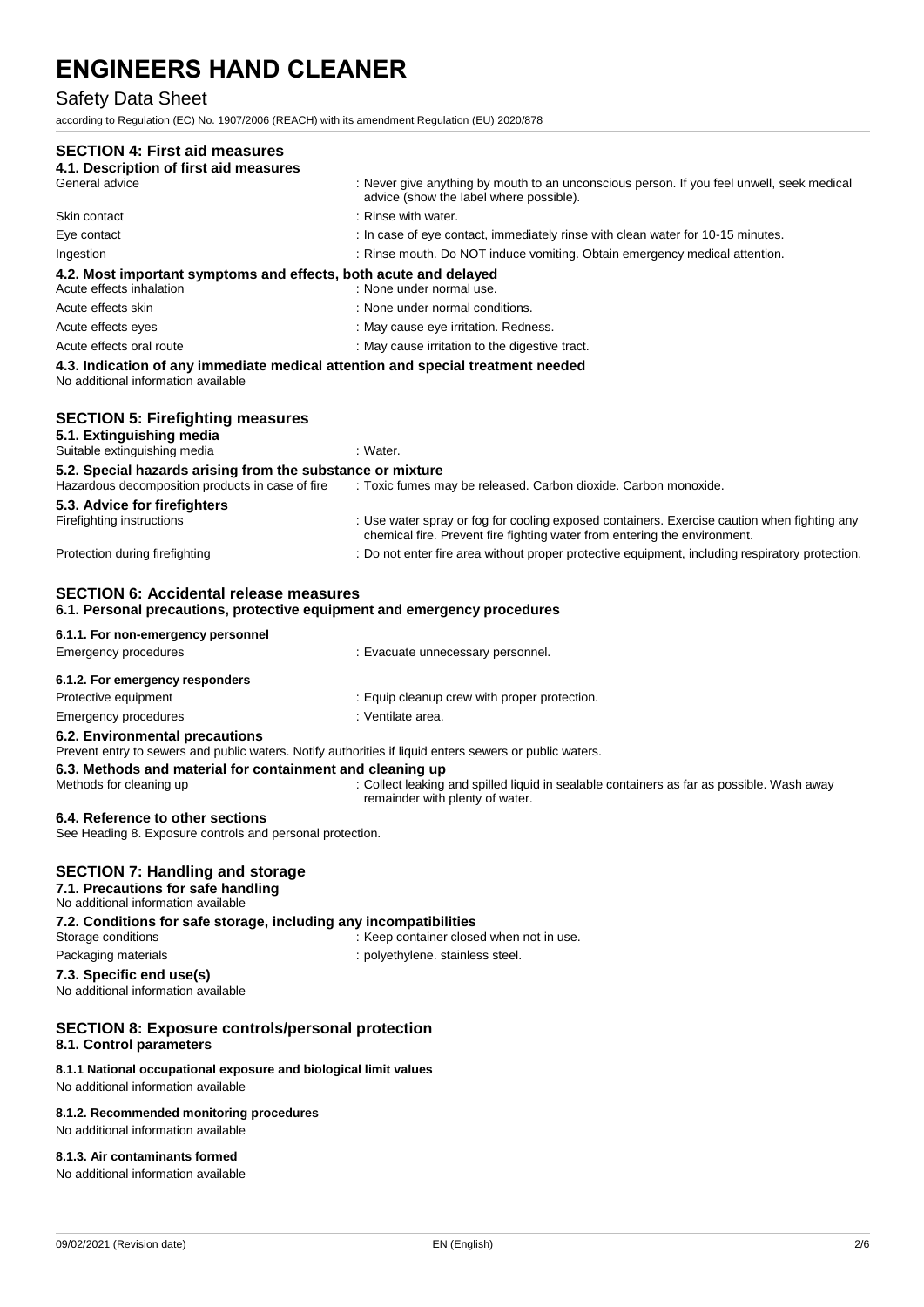## Safety Data Sheet

according to Regulation (EC) No. 1907/2006 (REACH) with its amendment Regulation (EU) 2020/878

#### **8.1.4. DNEL and PNEC**

No additional information available

#### **8.1.5. Control banding**  No additional information available

## **8.2. Exposure controls**

**8.2.1. Appropriate engineering controls**  No additional information available

#### **8.2.2. Personal protection equipment**

## **8.2.2.1. Eye and face protection**

No additional information available

## **8.2.2.2. Skin protection**

No additional information available

#### **8.2.2.3. Respiratory protection**

No additional information available

#### **8.2.2.4. Thermal hazards**

No additional information available

#### **8.2.3. Environmental exposure controls**

### **Other information:**

Do not eat, drink or smoke during use.

## **SECTION 9: Physical and chemical properties**

| 9.1. Information on basic physical and chemical properties<br>Physical state | : Liquid                      |
|------------------------------------------------------------------------------|-------------------------------|
| Colour                                                                       | : orange.                     |
| Physical state/form                                                          | : Paste.                      |
| Odour                                                                        | : Citrus fruits.              |
| Odour threshold                                                              | : Not available               |
| Melting point/range                                                          | : 0 °C                        |
| Freezing point                                                               | : Not available               |
| Boiling point/Boiling range                                                  | : 100 $^{\circ}$ C            |
| Flammability                                                                 | : Non flammable.              |
| <b>Explosive limits</b>                                                      | : Not available               |
| Lower explosive limit (LEL)                                                  | : Not available               |
| Upper explosive limit (UEL)                                                  | : Not available               |
| Flash point                                                                  | : Not available               |
| Autoignition temperature                                                     | : Not available               |
| Decomposition temperature                                                    | : Not available               |
| рH                                                                           | $: 7.5 - 8.5$                 |
| Viscosity, kinematic                                                         | : Not available               |
| Viscosity, dynamic                                                           | : 50000 cP at 20 $^{\circ}$ C |
| Solubility                                                                   | : Miscible with water.        |
| Partition coefficient n-octanol/water (Log Kow)                              | : Not available               |
| Vapour pressure                                                              | : Not available               |
| Vapour pressure at 50 °C                                                     | : Not available               |
| Density                                                                      | : Not available               |
| Relative density                                                             | : 1.003                       |
| Relative vapour density at 20 °C                                             | : Not available               |
| Particle size                                                                | : Not applicable              |
| Particle size distribution                                                   | : Not applicable              |
| Particle shape                                                               | : Not applicable              |
| Particle aspect ratio                                                        | : Not applicable              |
| Particle aggregation state                                                   | : Not applicable              |
| Particle agglomeration state                                                 | : Not applicable              |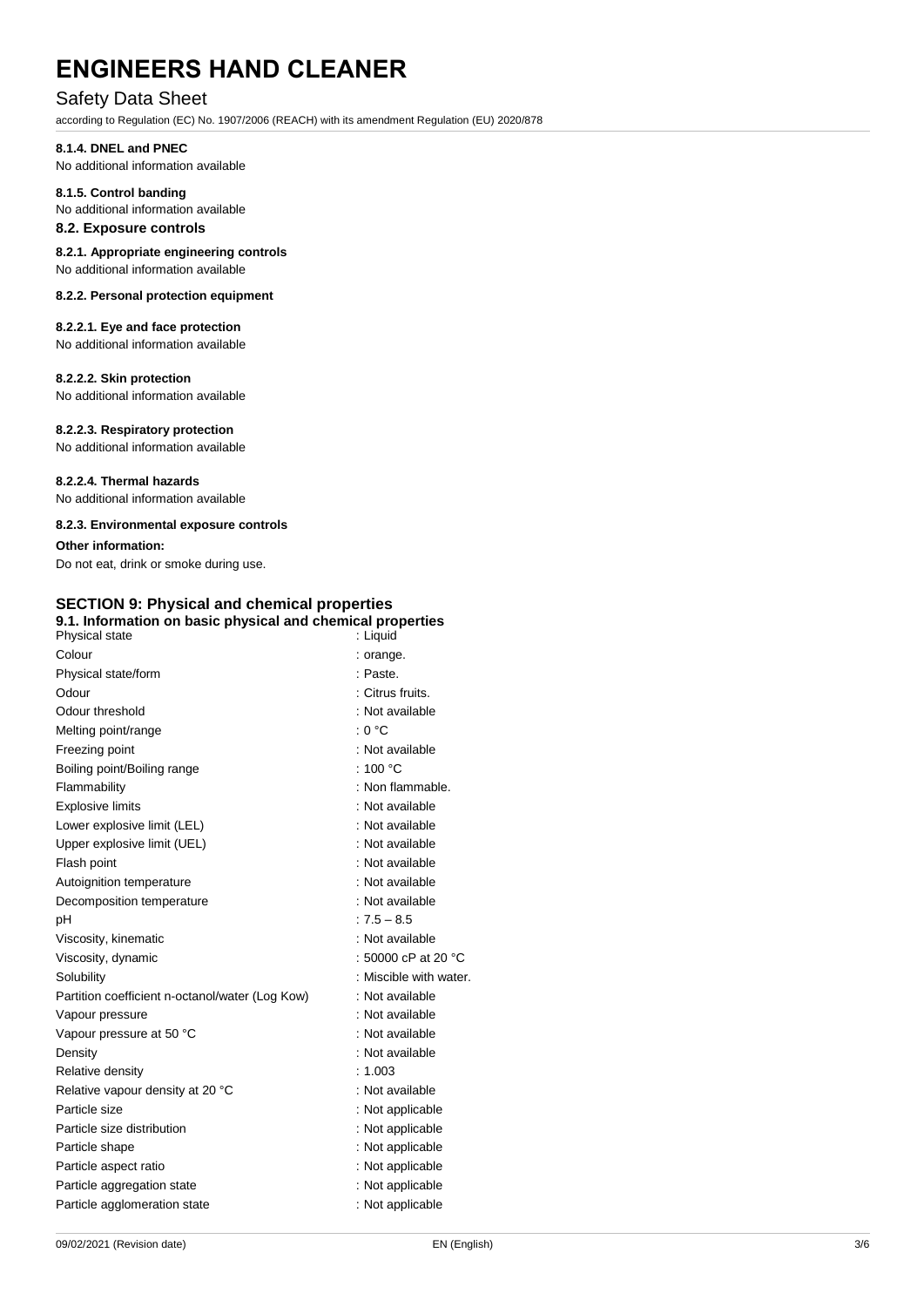## Safety Data Sheet

according to Regulation (EC) No. 1907/2006 (REACH) with its amendment Regulation (EU) 2020/878

| Particle specific surface area                                                                   | : Not applicable                                                   |  |  |
|--------------------------------------------------------------------------------------------------|--------------------------------------------------------------------|--|--|
| Particle dustiness                                                                               | : Not applicable                                                   |  |  |
| 9.2. Other information                                                                           |                                                                    |  |  |
| 9.2.1. Information with regard to physical hazard classes<br>No additional information available |                                                                    |  |  |
| 9.2.2. Other safety characteristics                                                              |                                                                    |  |  |
| VOC content                                                                                      | : $120$ g/l                                                        |  |  |
| <b>SECTION 10: Stability and reactivity</b>                                                      |                                                                    |  |  |
| 10.1. Reactivity                                                                                 |                                                                    |  |  |
| No additional information available                                                              |                                                                    |  |  |
| 10.2. Chemical stability<br>Stable under normal conditions.                                      |                                                                    |  |  |
| 10.3. Possibility of hazardous reactions                                                         |                                                                    |  |  |
| No dangerous reactions known under normal conditions of use.                                     |                                                                    |  |  |
| 10.4. Conditions to avoid<br>No additional information available                                 |                                                                    |  |  |
| 10.5. Incompatible materials<br>No additional information available                              |                                                                    |  |  |
| 10.6. Hazardous decomposition products                                                           |                                                                    |  |  |
| fume. Carbon monoxide. Carbon dioxide.                                                           |                                                                    |  |  |
| <b>SECTION 11: Toxicological information</b>                                                     |                                                                    |  |  |
| 11.1. Information on hazard classes as defined in Regulation (EC) No 1272/2008                   |                                                                    |  |  |
| Acute toxicity (oral)                                                                            | : Not classified                                                   |  |  |
| Acute toxicity (dermal)                                                                          | : Not classified                                                   |  |  |
| Acute toxicity (inhalation)                                                                      | : Not classified                                                   |  |  |
| Skin corrosion/irritation                                                                        | : Not classified                                                   |  |  |
|                                                                                                  | pH: $7.5 - 8.5$                                                    |  |  |
| Additional information                                                                           | : Based on available data, the classification criteria are not met |  |  |
| Serious eye damage/irritation                                                                    | : Not classified                                                   |  |  |
|                                                                                                  | $pH: 7.5 - 8.5$                                                    |  |  |
| Additional information                                                                           | : Based on available data, the classification criteria are not met |  |  |
| Respiratory or skin sensitisation                                                                | : Not classified                                                   |  |  |
| Additional information                                                                           | : Based on available data, the classification criteria are not met |  |  |
| Germ cell mutagenicity                                                                           | : Not classified                                                   |  |  |
| Additional information                                                                           | : Based on available data, the classification criteria are not met |  |  |
| Carcinogenicity                                                                                  | : Not classified                                                   |  |  |
| Additional information                                                                           | : Based on available data, the classification criteria are not met |  |  |
| Reproductive toxicity                                                                            | : Not classified                                                   |  |  |
| Additional information                                                                           | : Based on available data, the classification criteria are not met |  |  |
| STOT-single exposure                                                                             | : Not classified                                                   |  |  |
| Additional information                                                                           | : Based on available data, the classification criteria are not met |  |  |
|                                                                                                  |                                                                    |  |  |
| STOT-repeated exposure                                                                           | : Not classified                                                   |  |  |
| Additional information                                                                           | : Based on available data, the classification criteria are not met |  |  |
| Aspiration hazard                                                                                | : Not classified                                                   |  |  |
| Additional information                                                                           | : Based on available data, the classification criteria are not met |  |  |
| 11.2. Information on other hazards                                                               |                                                                    |  |  |
| 11.2.1. Endocrine disrupting properties                                                          |                                                                    |  |  |
| 11.2.2 Other information                                                                         |                                                                    |  |  |
| Potential adverse human health effects and<br>symptoms                                           | : Based on available data, the classification criteria are not met |  |  |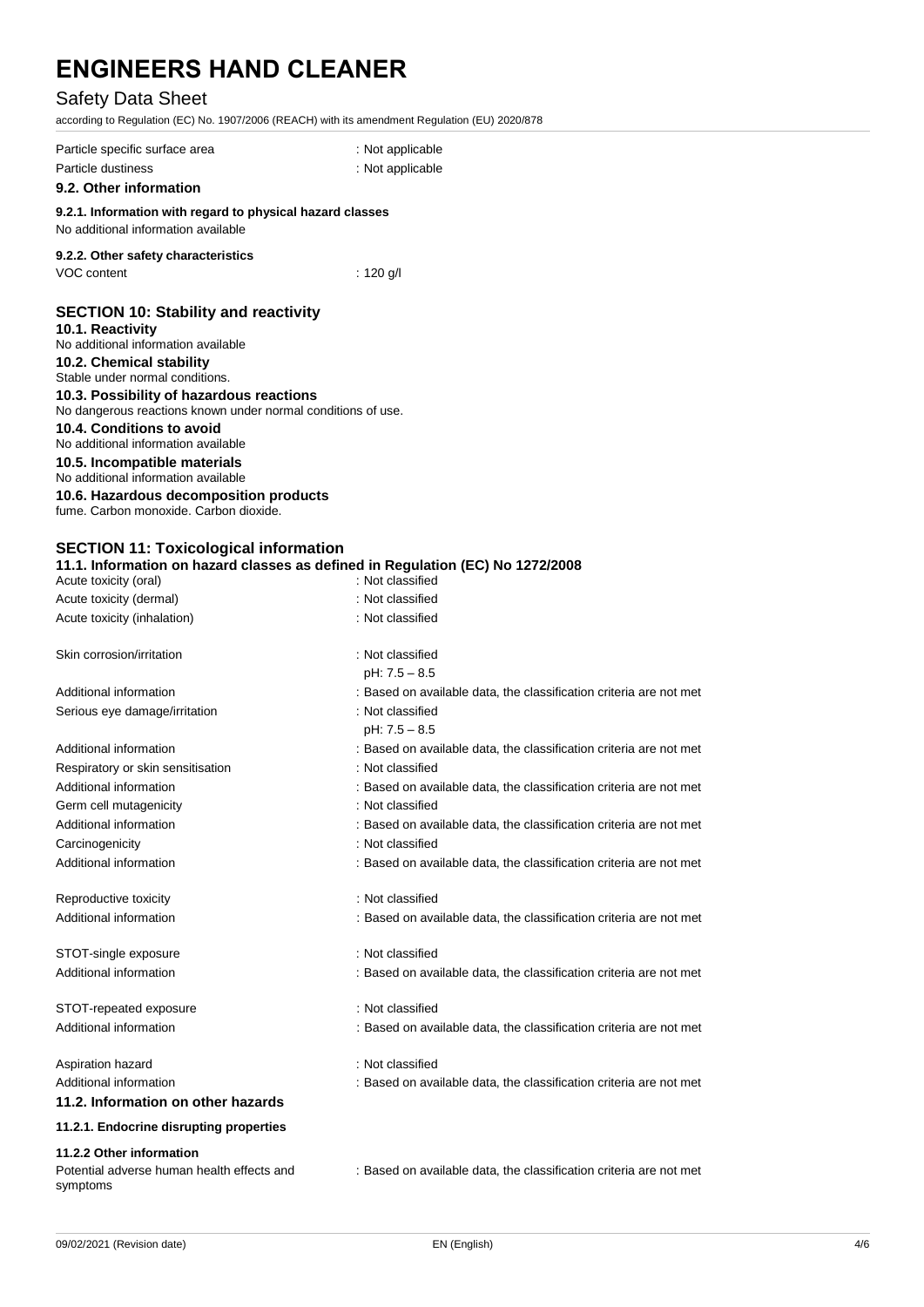## Safety Data Sheet

according to Regulation (EC) No. 1907/2006 (REACH) with its amendment Regulation (EU) 2020/878

| <b>SECTION 12: Ecological information</b><br>12.1. Toxicity                                               |                                                                                                                                                                                                                                                                                                                                                                                                                  |
|-----------------------------------------------------------------------------------------------------------|------------------------------------------------------------------------------------------------------------------------------------------------------------------------------------------------------------------------------------------------------------------------------------------------------------------------------------------------------------------------------------------------------------------|
| Hazardous to the aquatic environment, short-term<br>(acute)                                               | : Not classified                                                                                                                                                                                                                                                                                                                                                                                                 |
| Hazardous to the aquatic environment, long-term<br>(chronic)                                              | : Not classified                                                                                                                                                                                                                                                                                                                                                                                                 |
| 12.2. Persistence and degradability                                                                       |                                                                                                                                                                                                                                                                                                                                                                                                                  |
| <b>BUSTER EXTRA</b>                                                                                       |                                                                                                                                                                                                                                                                                                                                                                                                                  |
| Persistence and degradability                                                                             | Biodegradable. The surfactant(s) contained in this preparation complies (comply) with the<br>biodegradability criteria as laid down in Regulation (EC) No. 648/2004 on detergents. Data<br>to support this assertion are held at the disposal of the competent authorities of the<br>Member States and will be made available to them, at their direct request or at the request<br>of a detergent manufacturer. |
| 12.3. Bioaccumulative potential                                                                           |                                                                                                                                                                                                                                                                                                                                                                                                                  |
| <b>BUSTER EXTRA</b>                                                                                       |                                                                                                                                                                                                                                                                                                                                                                                                                  |
| Bioaccumulative potential                                                                                 | No bioaccumulation.                                                                                                                                                                                                                                                                                                                                                                                              |
| 12.4. Mobility in soil<br>No additional information available<br>12.5. Results of PBT and vPvB assessment |                                                                                                                                                                                                                                                                                                                                                                                                                  |
| <b>BUSTER EXTRA</b>                                                                                       |                                                                                                                                                                                                                                                                                                                                                                                                                  |
| This substance/mixture does not meet the PBT criteria of REACH regulation, annex XIII                     |                                                                                                                                                                                                                                                                                                                                                                                                                  |
| This substance/mixture does not meet the vPvB criteria of REACH regulation, annex XIII                    |                                                                                                                                                                                                                                                                                                                                                                                                                  |
| 12.6. Endocrine disrupting properties<br>No additional information available                              |                                                                                                                                                                                                                                                                                                                                                                                                                  |
| 12.7. Other adverse effects<br>Additional information                                                     | : Avoid release to the environment.                                                                                                                                                                                                                                                                                                                                                                              |
| <b>SECTION 13: Disposal considerations</b><br>13.1. Waste treatment methods                               |                                                                                                                                                                                                                                                                                                                                                                                                                  |
| Product/Packaging disposal recommendations                                                                | : Dispose in a safe manner in accordance with local/national regulations.                                                                                                                                                                                                                                                                                                                                        |
| Waste / unused products                                                                                   | : Avoid release to the environment.                                                                                                                                                                                                                                                                                                                                                                              |
| والمتواصل والمتحال المتواط والمناور<br>050TIAN 44. T.,                                                    |                                                                                                                                                                                                                                                                                                                                                                                                                  |

#### **SECTION 14: Transport information**

| In accordance with ADR / IMDG / IATA                            |               |               |  |  |
|-----------------------------------------------------------------|---------------|---------------|--|--|
| <b>ADR</b>                                                      | <b>IMDG</b>   | <b>IATA</b>   |  |  |
| 14.1. UN number or ID number                                    |               |               |  |  |
| Not regulated                                                   | Not regulated | Not regulated |  |  |
| 14.2. UN proper shipping name                                   |               |               |  |  |
| Not regulated                                                   | Not regulated | Not regulated |  |  |
| 14.3. Transport hazard class(es)                                |               |               |  |  |
| Not regulated                                                   | Not regulated | Not regulated |  |  |
| 14.4. Packing group                                             |               |               |  |  |
| Not regulated                                                   | Not regulated | Not regulated |  |  |
| <b>14.5. Environmental hazards</b>                              |               |               |  |  |
| Not regulated                                                   | Not regulated | Not regulated |  |  |
| No supplementary information available                          |               |               |  |  |
| 14.6. Special precautions for user<br><b>Overland transport</b> |               |               |  |  |
| Not regulated                                                   |               |               |  |  |
| <b>Transport by sea</b>                                         |               |               |  |  |
| Not regulated                                                   |               |               |  |  |

**Air transport**